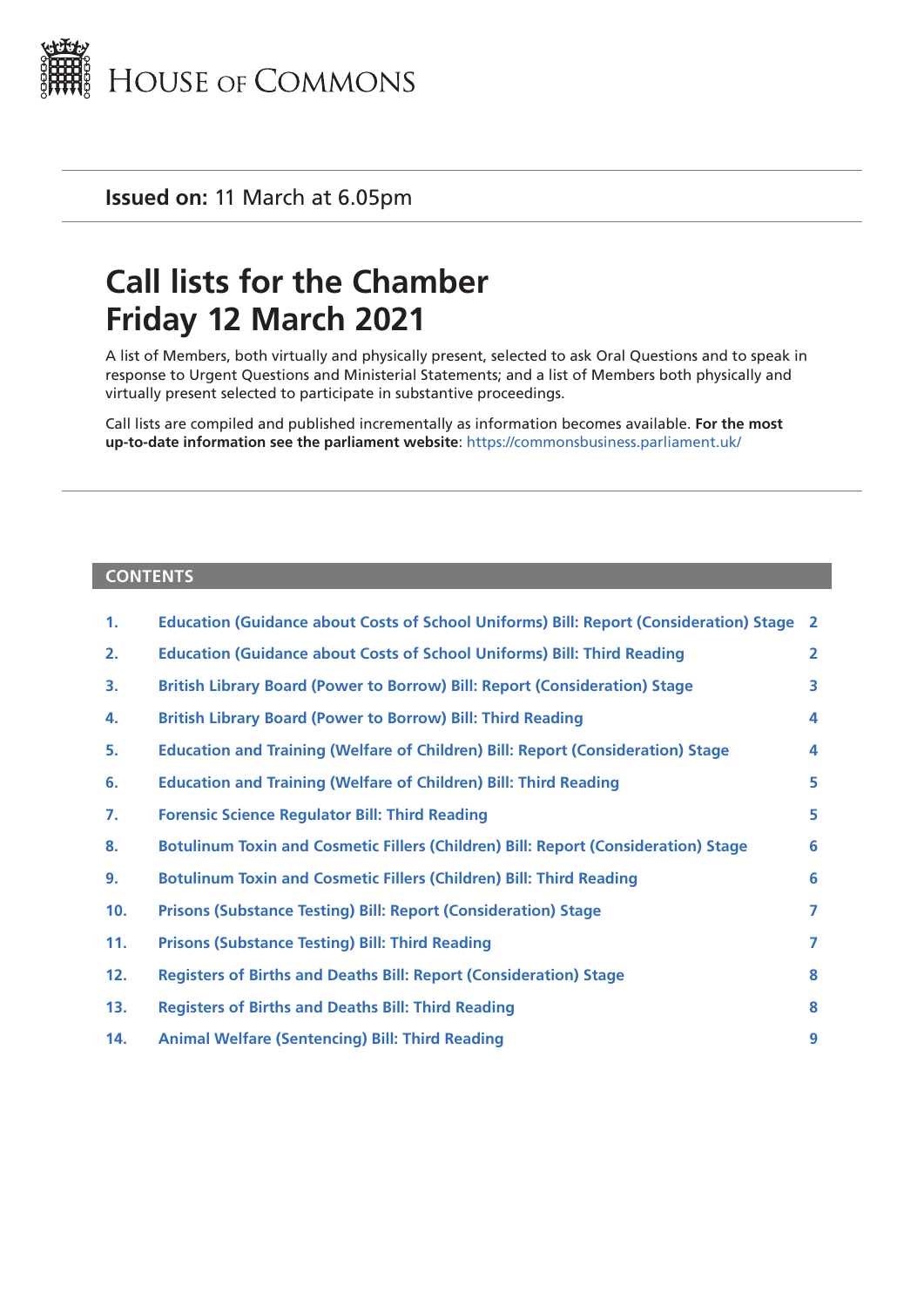# <span id="page-1-0"></span>**EDUCATION (GUIDANCE ABOUT COSTS OF SCHOOL UNIFORMS) BILL: REPORT (CONSIDERATION) STAGE**

Debate may not continue beyond 2.30pm.

| Order | <b>Member</b>                                          | <b>Debate</b>                                                              | Party | Virtual/<br><b>Physical</b> |
|-------|--------------------------------------------------------|----------------------------------------------------------------------------|-------|-----------------------------|
| 1     | Sir Christopher Chope (Christchurch)                   | <b>Education (Guidance about Costs of</b><br>School Uniforms) Bill: Report | Con   | Physical                    |
| 2     | Mike Amesbury (Weaver Vale)                            | <b>Education (Guidance about Costs of</b><br>School Uniforms) Bill: Report | Lab   | Physical                    |
| 3     | John Lamont (Berwickshire,<br>Roxburgh and Selkirk)    | <b>Education (Guidance about Costs of</b><br>School Uniforms) Bill: Report | Con   | Physical                    |
| 4     | Emma Hardy (Kingston upon Hull<br>West and Hessle)     | <b>Education (Guidance about Costs of</b><br>School Uniforms) Bill: Report | Lab   | Virtual                     |
| 5     | <b>Philip Davies (Shipley)</b>                         | <b>Education (Guidance about Costs of</b><br>School Uniforms) Bill: Report | Con   | Virtual                     |
| 6     | Fleur Anderson (Putney)                                | <b>Education (Guidance about Costs of</b><br>School Uniforms) Bill: Report | Lab   | Physical                    |
| 7     | <b>Andrew Lewer (Northampton</b><br>South)             | <b>Education (Guidance about Costs of</b><br>School Uniforms) Bill: Report | Con   | Virtual                     |
| 8     | Mr Peter Bone (Wellingborough)                         | <b>Education (Guidance about Costs of</b><br>School Uniforms) Bill: Report | Con   | Physical                    |
| 9     | Ben Everitt (Milton Keynes North)                      | <b>Education (Guidance about Costs of</b><br>School Uniforms) Bill: Report | Con   | Physical                    |
| 10    | <b>Shadow Minister Wes Streeting</b><br>(Ilford North) | <b>Education (Guidance about Costs of</b><br>School Uniforms) Bill: Report | Lab   | Physical                    |
| 11    | Minister Nick Gibb (Bognor Regis<br>and Littlehampton) | <b>Education (Guidance about Costs of</b><br>School Uniforms) Bill: Report | Con   | Physical                    |
| 12    | Sir Christopher Chope (Christchurch)                   | <b>Education (Guidance about Costs of</b><br>School Uniforms) Bill: Report | Con   | Physical                    |

### **EDUCATION (GUIDANCE ABOUT COSTS OF SCHOOL UNIFORMS) BILL: THIRD READING**

| Order | <b>Member</b>                                          | <b>Debate</b>                                                                     | Party | Virtual/<br><b>Physical</b> |
|-------|--------------------------------------------------------|-----------------------------------------------------------------------------------|-------|-----------------------------|
|       | <b>Mike Amesbury (Weaver Vale)</b>                     | <b>Education (Guidance about Costs of</b><br>School Uniforms) Bill: Third Reading | Lab   | Physical                    |
|       | Minister Nick Gibb (Bognor Regis<br>and Littlehampton) | <b>Education (Guidance about Costs of</b><br>School Uniforms) Bill: Third Reading | Con   | Physical                    |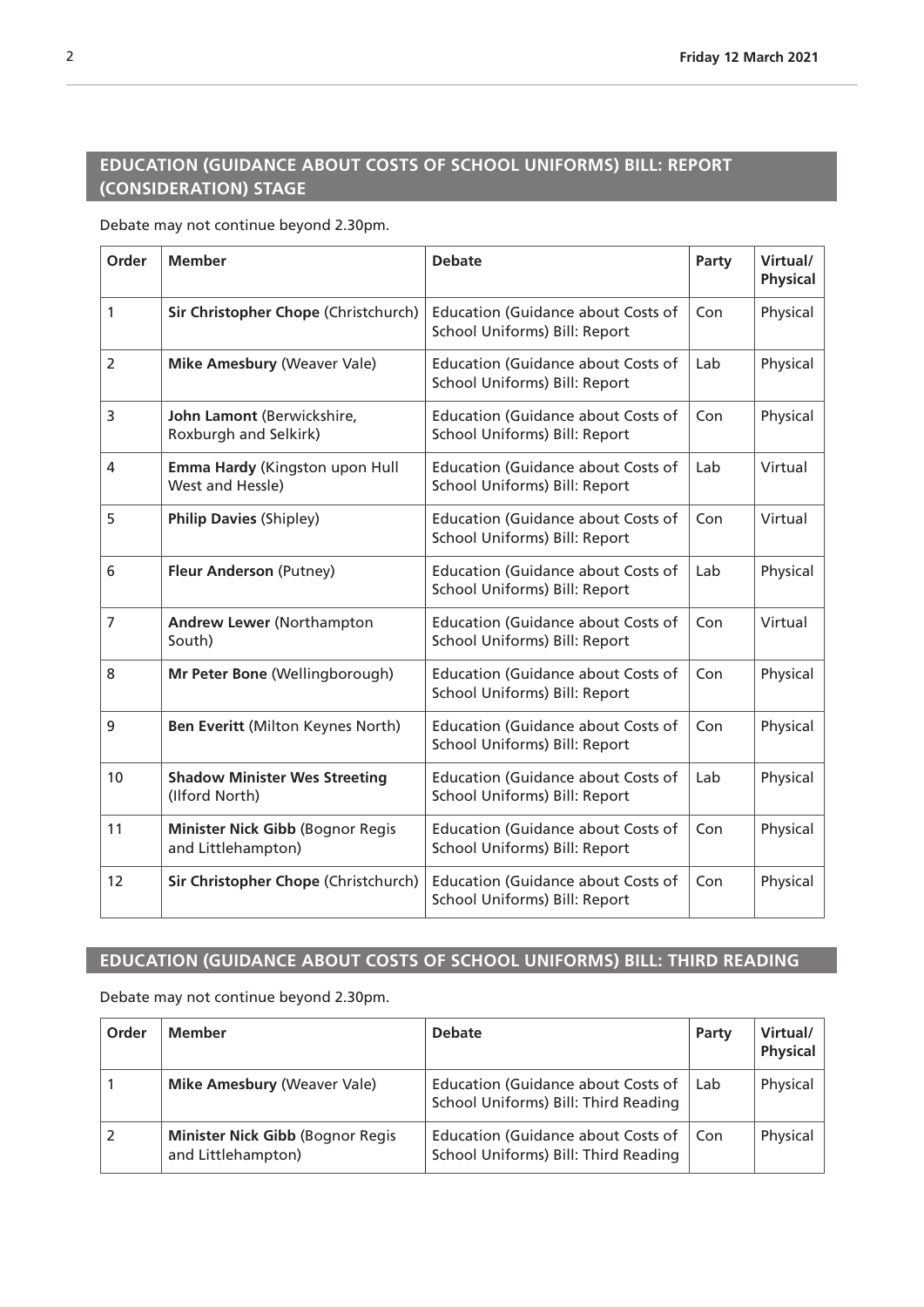<span id="page-2-0"></span>

| Order | <b>Member</b>                                          | <b>Debate</b>                                                                     | Party | Virtual/<br><b>Physical</b> |
|-------|--------------------------------------------------------|-----------------------------------------------------------------------------------|-------|-----------------------------|
| 3     | <b>Shadow Minister Wes Streeting</b><br>(Ilford North) | <b>Education (Guidance about Costs of</b><br>School Uniforms) Bill: Third Reading | Lab   | Physical                    |
| 4     | John Lamont (Berwickshire,<br>Roxburgh and Selkirk)    | <b>Education (Guidance about Costs of</b><br>School Uniforms) Bill: Third Reading | Con   | Physical                    |
| 5     | Emma Hardy (Kingston upon Hull<br>West and Hessle)     | <b>Education (Guidance about Costs of</b><br>School Uniforms) Bill: Third Reading | Lab   | Virtual                     |
| 6     | <b>Philip Davies (Shipley)</b>                         | Education (Guidance about Costs of<br>School Uniforms) Bill: Third Reading        | Con   | Virtual                     |
| 7     | <b>Andrew Lewer (Northampton</b><br>South)             | <b>Education (Guidance about Costs of</b><br>School Uniforms) Bill: Third Reading | Con   | Virtual                     |
| 8     | Mr Peter Bone (Wellingborough)                         | <b>Education (Guidance about Costs of</b><br>School Uniforms) Bill: Third Reading | Con   | Physical                    |
| 9     | Sir Christopher Chope (Christchurch)                   | <b>Education (Guidance about Costs of</b><br>School Uniforms) Bill: Third Reading | Con   | Physical                    |
| 10    | Ben Everitt (Milton Keynes North)                      | <b>Education (Guidance about Costs of</b><br>School Uniforms) Bill: Third Reading | Con   | Physical                    |
| 11    | <b>Mike Amesbury (Weaver Vale)</b>                     | Education (Guidance about Costs of<br>School Uniforms) Bill: Third Reading        | Lab   | Physical                    |

# **BRITISH LIBRARY BOARD (POWER TO BORROW) BILL: REPORT (CONSIDERATION) STAGE**

| Order          | <b>Member</b>                                            | <b>Debate</b>                                           | Party | Virtual/<br><b>Physical</b> |
|----------------|----------------------------------------------------------|---------------------------------------------------------|-------|-----------------------------|
|                | Sir Christopher Chope (Christchurch)                     | British Library Board (Power to<br>Borrow) Bill: Report | Con   | Physical                    |
| $\overline{2}$ | <b>Bim Afolami</b> (Hitchin and<br>Harpenden)            | British Library Board (Power to<br>Borrow) Bill: Report | Con   | Physical                    |
| 3              | <b>Mr Peter Bone (Wellingborough)</b>                    | British Library Board (Power to<br>Borrow) Bill: Report | Con   | Physical                    |
| $\overline{4}$ | Ben Everitt (Milton Keynes North)                        | British Library Board (Power to<br>Borrow) Bill: Report | Con   | Physical                    |
| 5              | <b>Shadow Minister Alison McGovern</b><br>(Wirral South) | British Library Board (Power to<br>Borrow) Bill: Report | Lab   | Virtual                     |
| 6              | <b>Minister Matt Warman (Boston and</b><br>Skegness)     | British Library Board (Power to<br>Borrow) Bill: Report | Con   | Physical                    |
| 7              | Sir Christopher Chope (Christchurch)                     | British Library Board (Power to<br>Borrow) Bill: Report | Con   | Physical                    |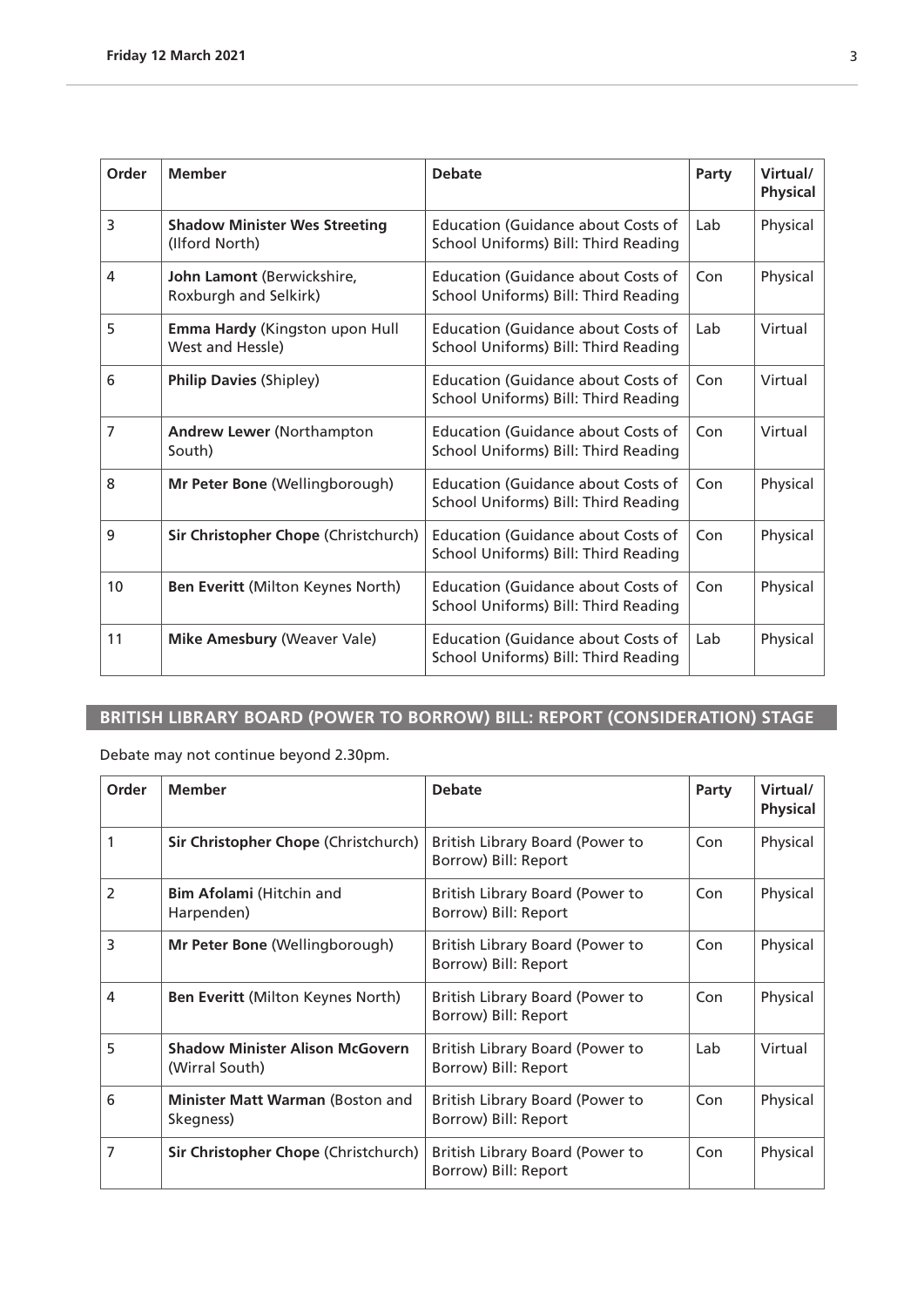# <span id="page-3-0"></span>**BRITISH LIBRARY BOARD (POWER TO BORROW) BILL: THIRD READING**

Debate may not continue beyond 2.30pm.

| Order          | <b>Member</b>                                            | <b>Debate</b>                                                  | Party | Virtual/<br><b>Physical</b> |
|----------------|----------------------------------------------------------|----------------------------------------------------------------|-------|-----------------------------|
| 1              | <b>Bim Afolami</b> (Hitchin and<br>Harpenden)            | British Library Board (Power to<br>Borrow) Bill: Third Reading | Con   | Physical                    |
| 2              | Minister Matt Warman (Boston and<br>Skegness)            | British Library Board (Power to<br>Borrow) Bill: Third Reading | Con   | Physical                    |
| 3              | <b>Shadow Minister Alison McGovern</b><br>(Wirral South) | British Library Board (Power to<br>Borrow) Bill: Third Reading | Lab   | Virtual                     |
| $\overline{4}$ | Mr Peter Bone (Wellingborough)                           | British Library Board (Power to<br>Borrow) Bill: Third Reading | Con   | Physical                    |
| 5              | Sir Christopher Chope (Christchurch)                     | British Library Board (Power to<br>Borrow) Bill: Third Reading | Con   | Physical                    |
| 6              | <b>Ben Everitt (Milton Keynes North)</b>                 | British Library Board (Power to<br>Borrow) Bill: Third Reading | Con   | Physical                    |
| $\overline{7}$ | <b>Bim Afolami</b> (Hitchin and<br>Harpenden)            | British Library Board (Power to<br>Borrow) Bill: Third Reading | Con   | Physical                    |

### **EDUCATION AND TRAINING (WELFARE OF CHILDREN) BILL: REPORT (CONSIDERATION) STAGE**

| Order          | <b>Member</b>                                          | <b>Debate</b>                                                       | Party | Virtual/<br><b>Physical</b> |
|----------------|--------------------------------------------------------|---------------------------------------------------------------------|-------|-----------------------------|
| 1              | Sir Christopher Chope (Christchurch)                   | <b>Education and Training (Welfare of</b><br>Children) Bill: Report | Con   | Physical                    |
| $\overline{2}$ | <b>Mary Kelly Foy (City of Durham)</b>                 | Education and Training (Welfare of<br>Children) Bill: Report        | Lab   | Virtual                     |
| 3              | Ben Everitt (Milton Keynes North)                      | <b>Education and Training (Welfare of</b><br>Children) Bill: Report | Con   | Physical                    |
| 4              | Rachel Hopkins (Luton South)                           | <b>Education and Training (Welfare of</b><br>Children) Bill: Report | Lab   | Virtual                     |
| 5              | Mr Peter Bone (Wellingborough)                         | Education and Training (Welfare of<br>Children) Bill: Report        | Con   | Physical                    |
| 6              | <b>Kate Osborne (Jarrow)</b>                           | Education and Training (Welfare of<br>Children) Bill: Report        | Lab   | Virtual                     |
| 7              | <b>Shadow Minister Wes Streeting</b><br>(Ilford North) | <b>Education and Training (Welfare of</b><br>Children) Bill: Report | Lab   | Physical                    |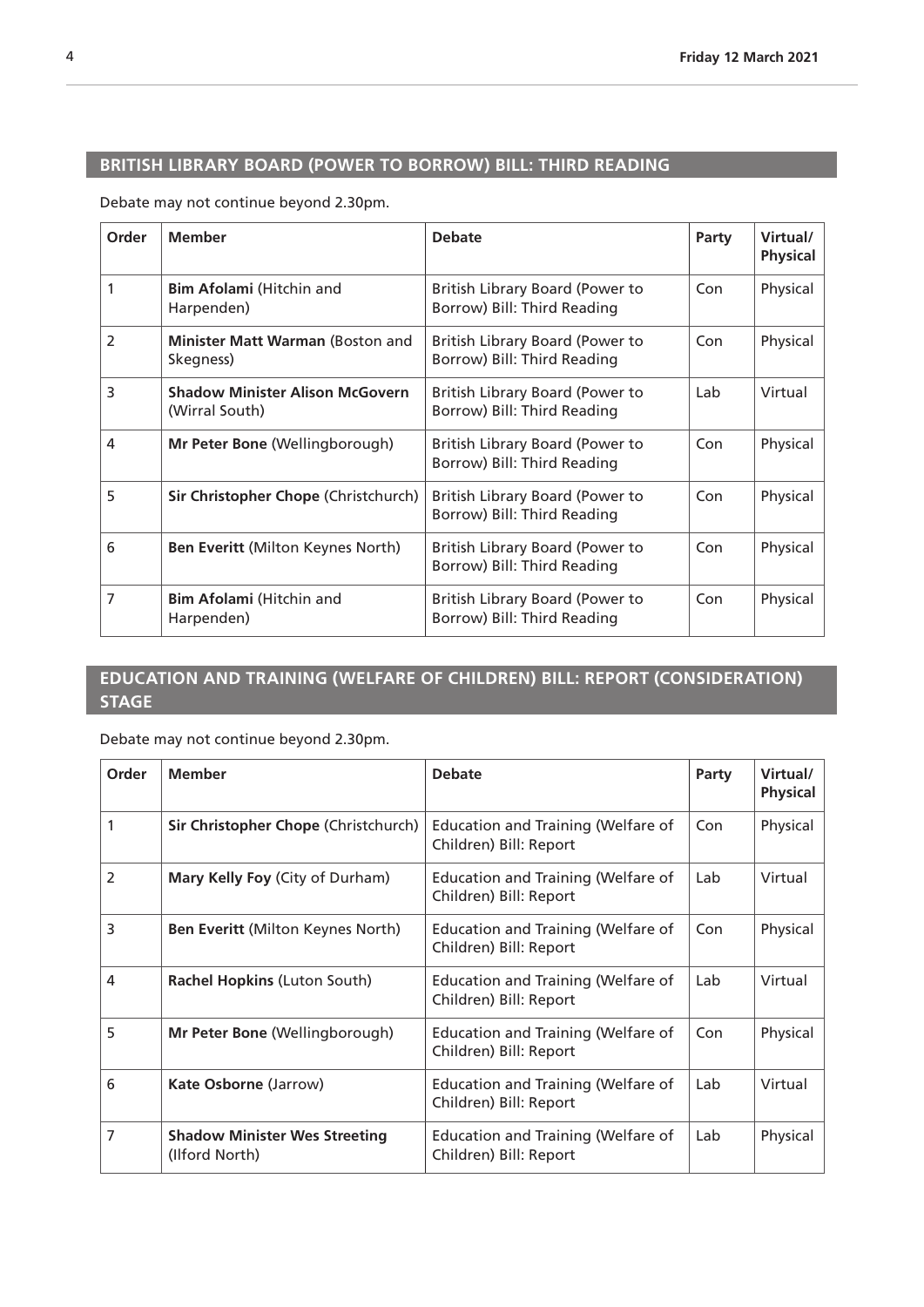<span id="page-4-0"></span>

| Order | Member                               | <b>Debate</b>                                                | Party | Virtual/<br><b>Physical</b> |
|-------|--------------------------------------|--------------------------------------------------------------|-------|-----------------------------|
| 8     | Minister Gillian Keegan (Chichester) | Education and Training (Welfare of<br>Children) Bill: Report | Con   | Physical                    |
| 9     | Sir Christopher Chope (Christchurch) | Education and Training (Welfare of<br>Children) Bill: Report | Con   | Physical                    |

# **EDUCATION AND TRAINING (WELFARE OF CHILDREN) BILL: THIRD READING**

Debate may not continue beyond 2.30pm.

| Order | <b>Member</b>                                          | <b>Debate</b>                                                              | Party | Virtual/<br><b>Physical</b> |
|-------|--------------------------------------------------------|----------------------------------------------------------------------------|-------|-----------------------------|
| 1     | Mary Kelly Foy (City of Durham)                        | <b>Education and Training (Welfare of</b><br>Children) Bill: Third Reading | Lab   | Virtual                     |
| 2     | Minister Gillian Keegan (Chichester)                   | <b>Education and Training (Welfare of</b><br>Children) Bill: Third Reading | Con   | Physical                    |
| 3     | <b>Shadow Minister Wes Streeting</b><br>(Ilford North) | Education and Training (Welfare of<br>Children) Bill: Third Reading        | Lab   | Physical                    |
| 4     | Sir Christopher Chope (Christchurch)                   | Education and Training (Welfare of<br>Children) Bill: Third Reading        | Con   | Physical                    |
| 5     | Rachel Hopkins (Luton South)                           | <b>Education and Training (Welfare of</b><br>Children) Bill: Third Reading | Lab   | Virtual                     |
| 6     | Ben Everitt (Milton Keynes North)                      | <b>Education and Training (Welfare of</b><br>Children) Bill: Third Reading | Con   | Physical                    |
| 7     | Kate Osborne (Jarrow)                                  | <b>Education and Training (Welfare of</b><br>Children) Bill: Third Reading | Lab   | Virtual                     |
| 8     | Mr Peter Bone (Wellingborough)                         | Education and Training (Welfare of<br>Children) Bill: Third Reading        | Con   | Physical                    |
| 9     | Mary Kelly Foy (City of Durham)                        | <b>Education and Training (Welfare of</b><br>Children) Bill: Third Reading | Lab   | Virtual                     |

#### **FORENSIC SCIENCE REGULATOR BILL: THIRD READING**

| Order | <b>Member</b>                                            | <b>Debate</b>                                            | Party | Virtual/<br><b>Physical</b> |
|-------|----------------------------------------------------------|----------------------------------------------------------|-------|-----------------------------|
|       | Darren Jones (Bristol North West)                        | Forensic Science Regulator Bill:<br><b>Third Reading</b> | Lab   | Physical                    |
|       | <b>Minister Kit Malthouse (North West)</b><br>Hampshire) | Forensic Science Regulator Bill:<br>Third Reading        | Con   | Physical                    |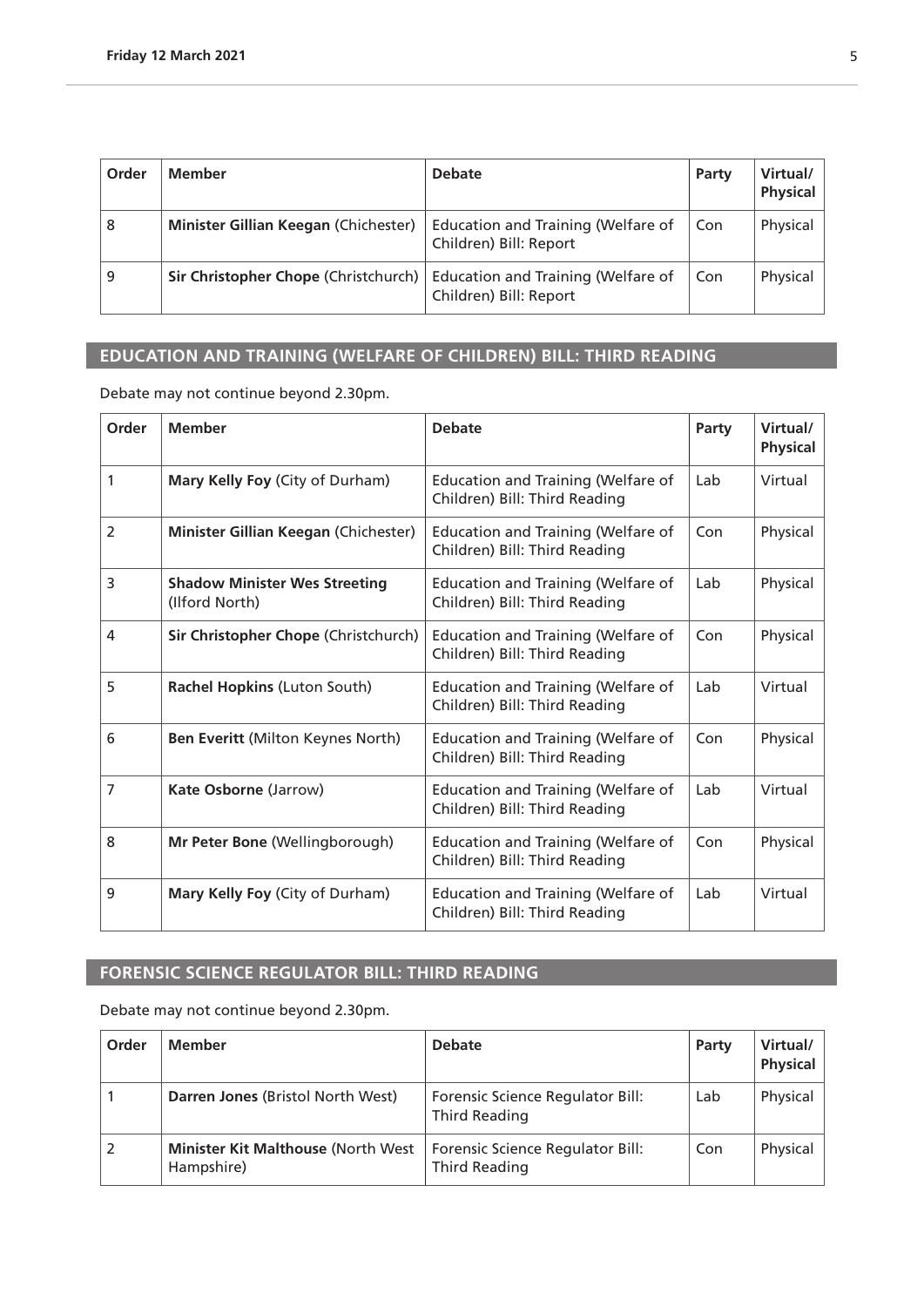<span id="page-5-0"></span>

| Order | <b>Member</b>                                                      | <b>Debate</b>                                     | Party | Virtual/<br><b>Physical</b> |
|-------|--------------------------------------------------------------------|---------------------------------------------------|-------|-----------------------------|
| 3     | <b>Shadow Minister Bambos</b><br>Charalambous (Enfield, Southgate) | Forensic Science Regulator Bill:<br>Third Reading | Lab   | Physical                    |
| 4     | Mr Peter Bone (Wellingborough)                                     | Forensic Science Regulator Bill:<br>Third Reading | Con   | Physical                    |
| 5     | Sir Christopher Chope (Christchurch)                               | Forensic Science Regulator Bill:<br>Third Reading | Con   | Physical                    |
| 6     | Darren Jones (Bristol North West)                                  | Forensic Science Regulator Bill:<br>Third Reading | Lab   | Physical                    |

### **BOTULINUM TOXIN AND COSMETIC FILLERS (CHILDREN) BILL: REPORT (CONSIDERATION) STAGE**

Debate may not continue beyond 2.30pm.

| Order          | <b>Member</b>                                            | <b>Debate</b>                                                          | Party | Virtual/<br><b>Physical</b> |
|----------------|----------------------------------------------------------|------------------------------------------------------------------------|-------|-----------------------------|
|                | <b>Sir Christopher Chope (Christchurch)</b>              | <b>Botulinum Toxic and Comestic Fillers</b><br>(Children) Bill: Report | Con   | Physical                    |
| $\overline{2}$ | Laura Trott (Sevenoaks)                                  | <b>Botulinum Toxic and Comestic Fillers</b><br>(Children) Bill: Report | Con   | Virtual                     |
| 3              | <b>Mr Peter Bone (Wellingborough)</b>                    | <b>Botulinum Toxic and Comestic Fillers</b><br>(Children) Bill: Report | Con   | Physical                    |
| 4              | <b>Shadow Minister Alex Norris</b><br>(Nottingham North) | <b>Botulinum Toxic and Comestic Fillers</b><br>(Children) Bill: Report | Lab   | Virtual                     |
| 5              | <b>Minister Nadine Dorries (Mid</b><br>Bedfordshire)     | <b>Botulinum Toxic and Comestic Fillers</b><br>(Children) Bill: Report | Con   | Virtual                     |
| 6              | Sir Christopher Chope (Christchurch)                     | <b>Botulinum Toxic and Comestic Fillers</b><br>(Children) Bill: Report | Con   | Physical                    |

# **BOTULINUM TOXIN AND COSMETIC FILLERS (CHILDREN) BILL: THIRD READING**

| Order | <b>Member</b>                                        | <b>Debate</b>                                                                 | Party | Virtual/<br><b>Physical</b> |
|-------|------------------------------------------------------|-------------------------------------------------------------------------------|-------|-----------------------------|
|       | Laura Trott (Sevenoaks)                              | <b>Botulinum Toxic and Comestic Fillers</b><br>(Children) Bill: Third Reading | Con   | Virtual                     |
|       | <b>Minister Nadine Dorries (Mid</b><br>Bedfordshire) | <b>Botulinum Toxic and Comestic Fillers</b><br>(Children) Bill: Third Reading | Con   | Virtual                     |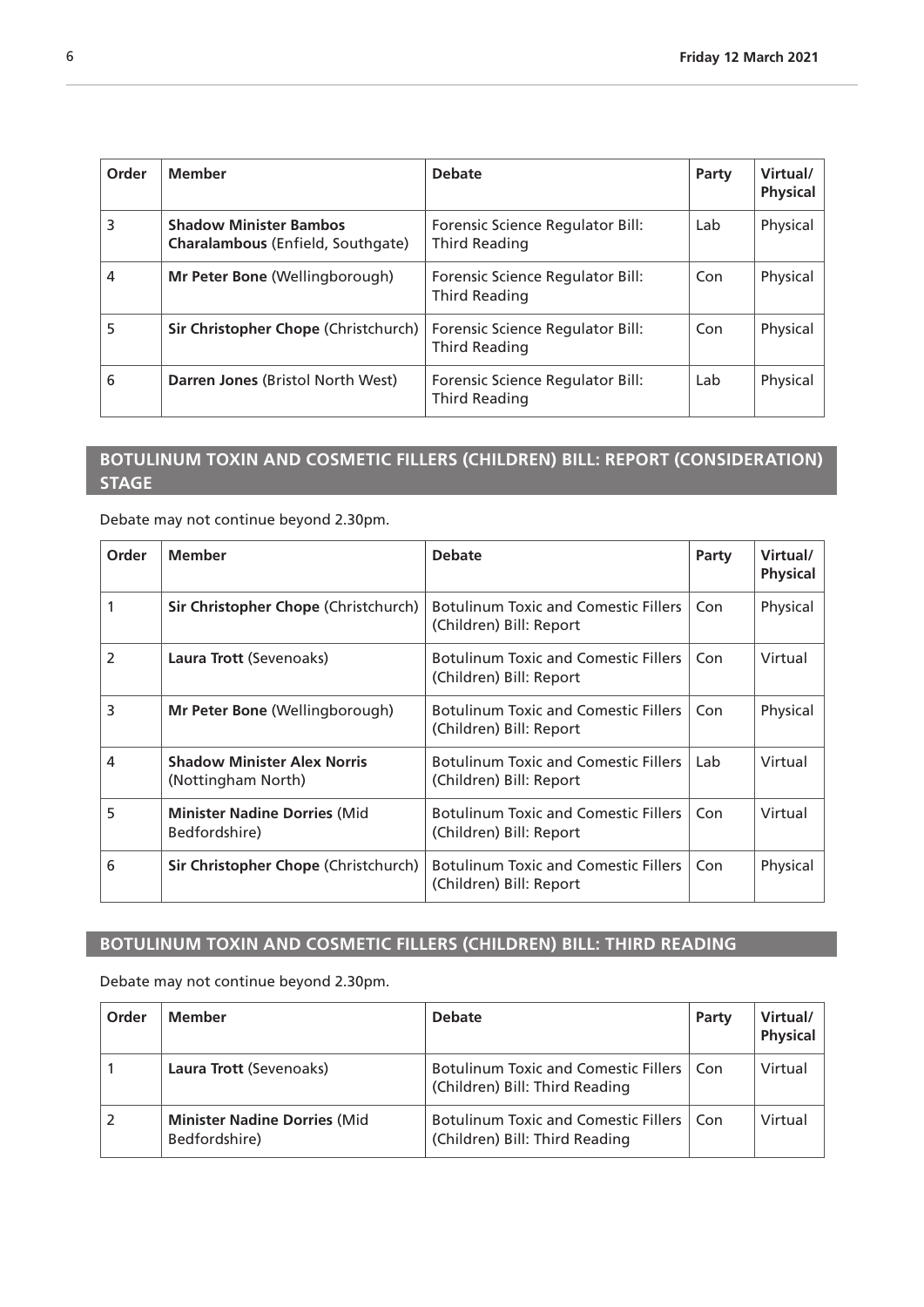<span id="page-6-0"></span>

| Order | <b>Member</b>                                            | <b>Debate</b>                                                                 | Party | Virtual/<br><b>Physical</b> |
|-------|----------------------------------------------------------|-------------------------------------------------------------------------------|-------|-----------------------------|
| 3     | <b>Shadow Minister Alex Norris</b><br>(Nottingham North) | <b>Botulinum Toxic and Comestic Fillers</b><br>(Children) Bill: Third Reading | Lab   | Virtual                     |
| 4     | <b>Mr Peter Bone (Wellingborough)</b>                    | <b>Botulinum Toxic and Comestic Fillers</b><br>(Children) Bill: Third Reading | Con   | Physical                    |
| 5     | Sir Christopher Chope (Christchurch)                     | <b>Botulinum Toxic and Comestic Fillers</b><br>(Children) Bill: Third Reading | Con   | Physical                    |
| 6     | Laura Trott (Sevenoaks)                                  | <b>Botulinum Toxic and Comestic Fillers</b><br>(Children) Bill: Third Reading | Con   | Virual                      |

# **PRISONS (SUBSTANCE TESTING) BILL: REPORT (CONSIDERATION) STAGE**

Debate may not continue beyond 2.30pm.

| Order | <b>Member</b>                                            | <b>Debate</b>                               | Party | Virtual/<br><b>Physical</b> |
|-------|----------------------------------------------------------|---------------------------------------------|-------|-----------------------------|
|       | Sir Christopher Chope (Christchurch)                     | Prisons (Substance Testing) Bill:<br>Report | Con   | Physical                    |
| 2     | <b>Mr Richard Holden (North West)</b><br>Durham)         | Prisons (Substance Testing) Bill:<br>Report | Con   | Physical                    |
| 3     | <b>Mr Peter Bone (Wellingborough)</b>                    | Prisons (Substance Testing) Bill:<br>Report | Con   | Physical                    |
| 4     | <b>Shadow Minister Ms Lyn Brown</b><br>(West Ham)        | Prisons (Substance Testing) Bill:<br>Report | Lab   | Virtual                     |
| 5     | <b>Minister Kit Malthouse (North West)</b><br>Hampshire) | Prisons (Substance Testing) Bill:<br>Report | Con   | Physical                    |
| 6     | <b>Sir Christopher Chope (Christchurch)</b>              | Prisons (Substance Testing) Bill:<br>Report | Con   | Physical                    |

# **PRISONS (SUBSTANCE TESTING) BILL: THIRD READING**

| Order | <b>Member</b>                                            | <b>Debate</b>                                             | Party | Virtual/<br><b>Physical</b> |
|-------|----------------------------------------------------------|-----------------------------------------------------------|-------|-----------------------------|
|       | <b>Mr Richard Holden (North West)</b><br>Durham)         | Prisons (Substance Testing) Bill:<br>Third Reading        | Con   | Physical                    |
|       | <b>Minister Kit Malthouse (North West)</b><br>Hampshire) | Prisons (Substance Testing) Bill:<br>Third Reading        | Con   | Physical                    |
| 3     | <b>Shadow Minister Ms Lyn Brown</b><br>(West Ham)        | Prisons (Substance Testing) Bill:<br><b>Third Reading</b> | Lab   | Virtual                     |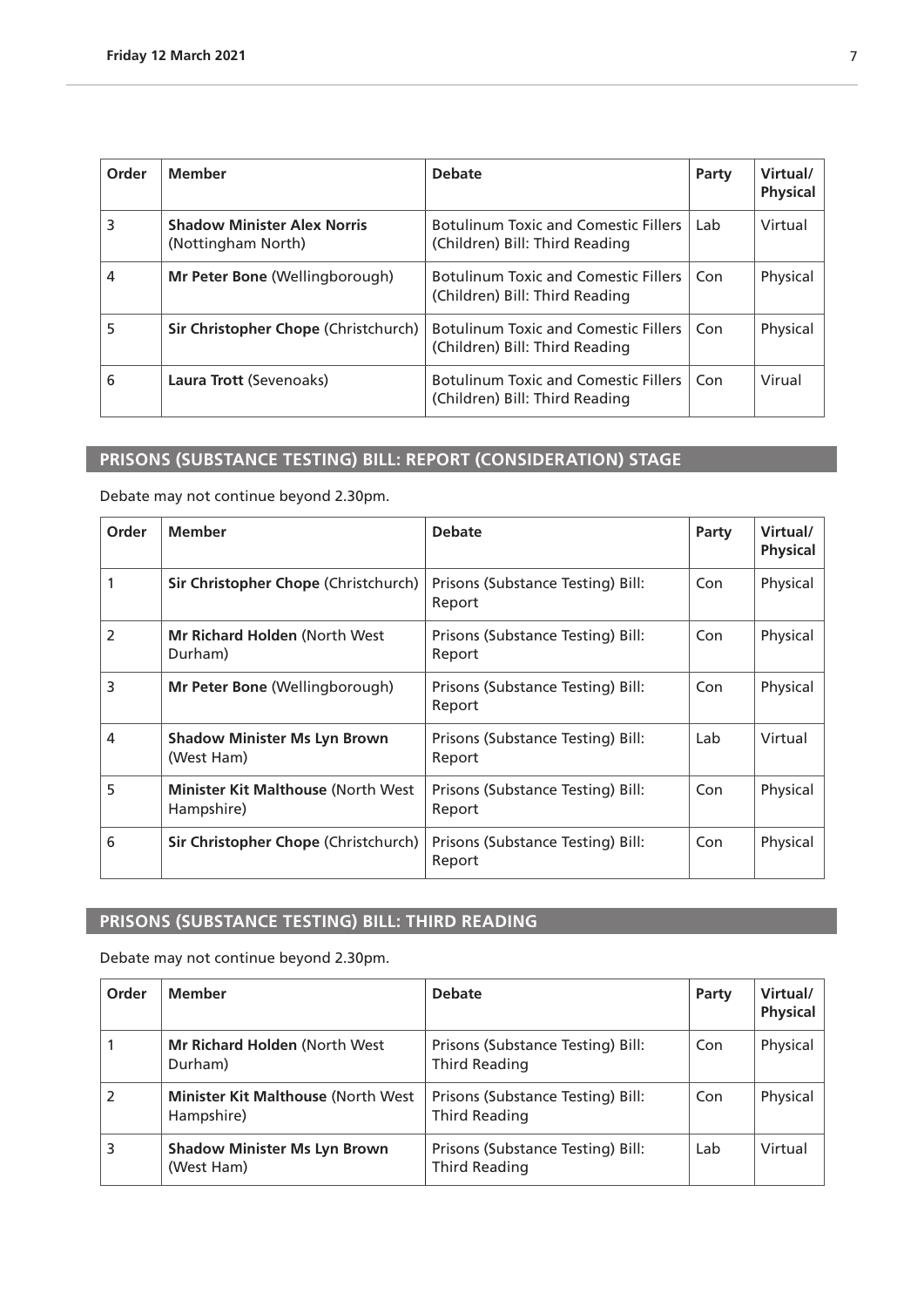<span id="page-7-0"></span>

| Order | <b>Member</b>                            | <b>Debate</b>                                      | Party | Virtual/<br><b>Physical</b> |
|-------|------------------------------------------|----------------------------------------------------|-------|-----------------------------|
| 4     | Mr Peter Bone (Wellingborough)           | Prisons (Substance Testing) Bill:<br>Third Reading | Con   | Physical                    |
| 5     | Sir Christopher Chope (Christchurch)     | Prisons (Substance Testing) Bill:<br>Third Reading | Con   | Physical                    |
| 6     | Mr Richard Holden (North West<br>Durham) | Prisons (Substance Testing) Bill:<br>Third Reading | Con   | Physical                    |

# **REGISTERS OF BIRTHS AND DEATHS BILL: REPORT (CONSIDERATION) STAGE**

Debate may not continue beyond 2.30pm.

| Order          | <b>Member</b>                                                             | <b>Debate</b>                                  | Party | Virtual/<br><b>Physical</b> |
|----------------|---------------------------------------------------------------------------|------------------------------------------------|-------|-----------------------------|
| 1              | Sir Christopher Chope (Christchurch)                                      | Registers of Births and Deaths Bill:<br>Report | Con   | Physical                    |
| $\overline{2}$ | <b>Mr Andrew Mitchell (Sutton</b><br>Coldfield)                           | Registers of Births and Deaths Bill:<br>Report | Con   | Physical                    |
| 3              | <b>Mr Peter Bone (Wellingborough)</b>                                     | Registers of Births and Deaths Bill:<br>Report | Con   | Physical                    |
| 4              | <b>Shadow Minister Bambos</b><br><b>Charalambous</b> (Enfield, Southgate) | Registers of Births and Deaths Bill:<br>Report | Lab   | Physical                    |
| 5              | <b>Minister Kit Malthouse (North West)</b><br>Hampshire)                  | Registers of Births and Deaths Bill:<br>Report | Con   | Physical                    |
| 6              | Sir Christopher Chope (Christchurch)                                      | Registers of Births and Deaths Bill:<br>Report | Con   | Physical                    |

### **REGISTERS OF BIRTHS AND DEATHS BILL: THIRD READING**

| Order          | <b>Member</b>                                                      | <b>Debate</b>                                                | Party | Virtual/<br><b>Physical</b> |
|----------------|--------------------------------------------------------------------|--------------------------------------------------------------|-------|-----------------------------|
|                | <b>Mr Andrew Mitchell (Sutton</b><br>Coldfield)                    | Registers of Births and Deaths Bill:<br><b>Third Reading</b> | Con   | Physical                    |
| $\mathfrak{p}$ | <b>Minister Kit Malthouse (North West)</b><br>Hampshire)           | Registers of Births and Deaths Bill:<br>Third Reading        | Con   | Physical                    |
| 3              | <b>Shadow Minister Bambos</b><br>Charalambous (Enfield, Southgate) | Registers of Births and Deaths Bill:<br><b>Third Reading</b> | Lab   | Physical                    |
| 4              | Sir Christopher Chope (Christchurch)                               | Registers of Births and Deaths Bill:<br><b>Third Reading</b> | Con   | Physical                    |